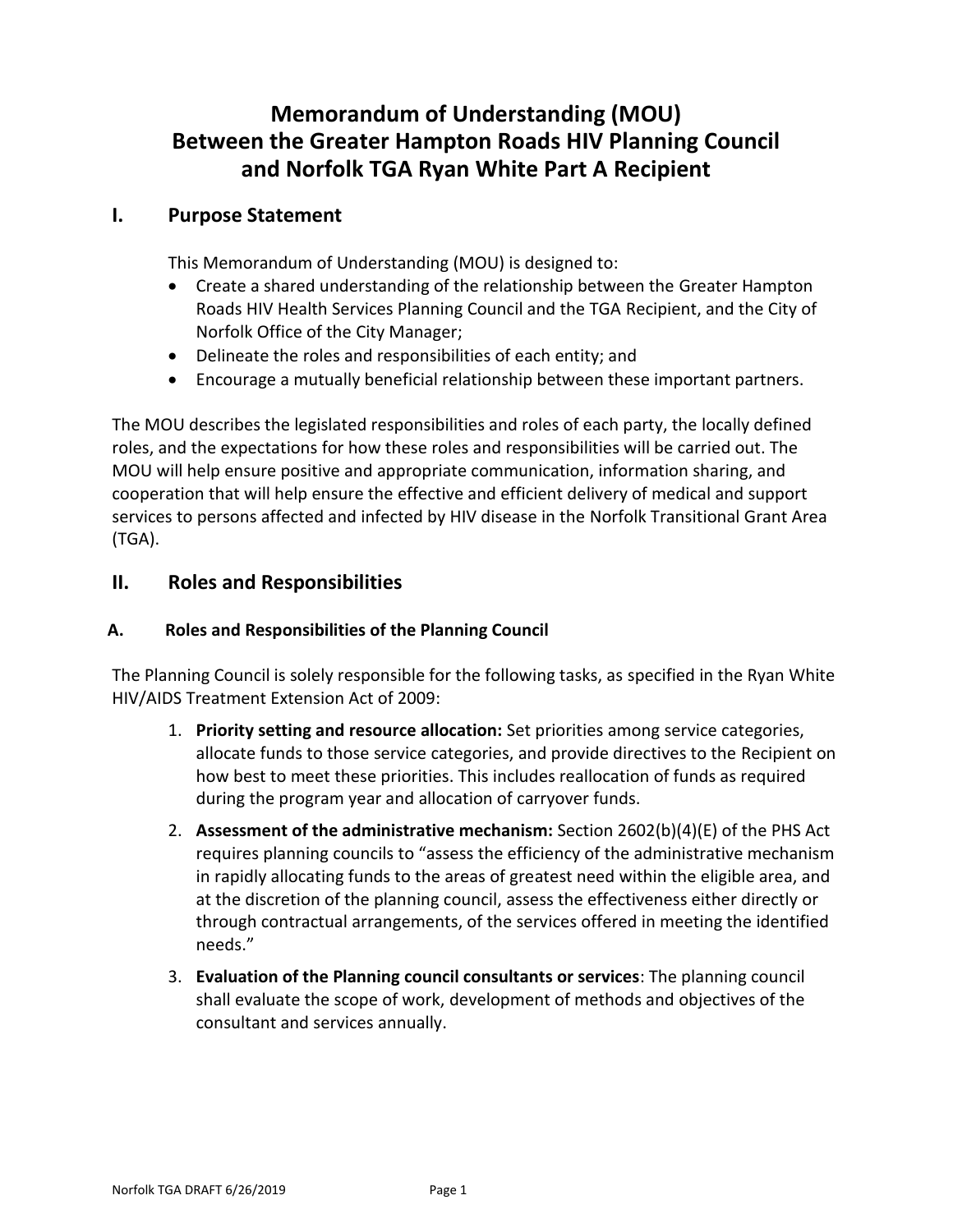#### **B. Roles and Responsibilities of the Recipient**

The Recipient is solely responsible for meeting the following legislatively mandated responsibilities:

- 1. **Procurement:** Manage the process for awarding contracts to specific service providers.
- 2. **Contracting:** Distribute funds according to the priorities, allocations, and directives of the Planning Council.
- 3. **Contract monitoring:** Recipient will monitor contracts to be sure that providers are meeting their contract responsibilities and are meeting established standards of care.
- 4. **Technical Assistance to Service Providers:** Provide technical assistance to subrecipients on an as- needed basis to build capacity and to improve contract compliance and service delivery.

## **C. Shared Responsibilities**

The Recipient and Planning Council share the following legislative responsibilities, with one entity having the lead role for each, as stated below:

- 1. **Needs assessment:** Determine the size and demographics of the population of individuals with HIV disease in the TGA, and their service needs. The Planning Council has primary responsibility for needs assessment, with the Recipient assisting with the process and providing the Planning Council information such as service utilization data and expenditures by service category.
- 2. **Comprehensive planning:** Develop a Comprehensive Plan for the organization and delivery of health and support services within the TGA. The Planning Council takes the lead in developing the Plan, with the Recipient providing information, input, and other assistance. The Recipient has the opportunity to review and suggest changes to the draft Comprehensive Plan. The Plan is developed every five years or as specified by the funding agency, the Health Resources and Services Administration's HIV/AIDS Bureau (HRSA/HAB). A determination will be made, based on guidance from HRSA/HAB, about whether the plan will be developed jointly between prevention and care, and whether it will also be developed jointly with the State's Part B program.
- 3. **Clinical Quality Management (CQM):** Establish a clinical quality management program to assess the extent to which HIV-related primary health care services are consistent with Public Health Service guidelines and to enhance health and supportive service access and delivery and continuously improve systems of care. Includes identifying quality improvement projects. Except for Standards of Care (see below), the Recipient has primary responsibility for other CQM activities. Planning Council members sit on the Quality Management Committee and PLWH may be part of CQM field teams visiting RWHAP Part A providers/sub-recipients.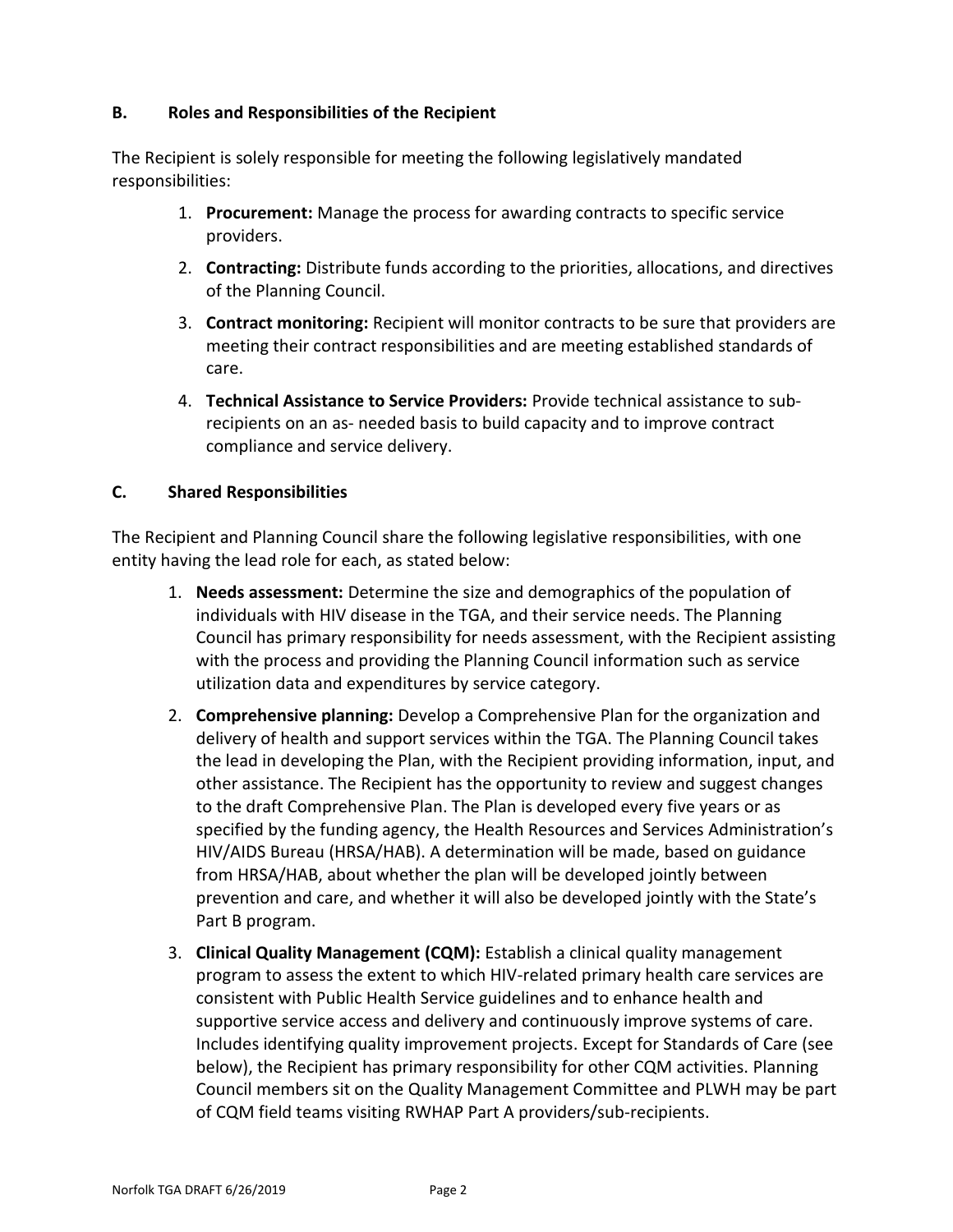- 4. **Standards of Care**: Develop and maintain standards of care and outcome measures. The Planning Council takes the lead in this effort, with extensive Recipient involvement.
- 5. **Evaluation:** On a consistent basis, assess the effectiveness of the services offered in meeting the identified needs via aggregate data provided by the Recipient or special studies. The Recipient takes the lead on evaluation based on HRSA-specified performance measures. The Planning Council has the option of evaluating service effectiveness, as stated in the legislation. When the Planning Council conducts an evaluation, it will be coordinated with the Recipient's activities.

## **D. Administrative Responsibilities**

In addition to these legislative roles, the Recipient and Planning Council share the following responsibilities related to RWHAP Part A planning and management:

- 1. **Fiscal management of Planning Council support funds:** The Recipient provides fiscal management of Planning Council support funds. The annual Planning Council support budget is funded as a part of the allocation of up to 10% of the total grant that may be used for administrative costs. The amount to be used for Planning Council support must be negotiated between the Recipient and Planning Council. The Planning Council support staff work with the Executive Committee to develop the Planning Council budget, which is reviewed by the Recipient to ensure proposed use of funds meets federal and municipal requirements. Planning Council Support staff work with the Executive Committee to monitor Planning Council expenditures, based on reports provided by the Recipient through Planning Council support staff. The Recipient is responsible for ensuring that all expenditures meet RWHAP guidelines as well as local financial management regulations.
- 2. **Office space:** The Recipient and Planning Council will maintain separate and distinct office space within the same building where feasible. The Recipient takes the lead in providing appropriate office space for both entities. Office space for the Planning Council must meet all Americans with Disabilities Act (ADA) requirements.
- 3. **Contracting for Planning Council consultants or services:** The Planning Council will work in concert with the Recipient to select entities that will be involved in carrying out activities on behalf of the Norfolk TGA Planning Council. This shall include but not be limited to consultants, needs assessments, program and outcomes evaluation, etc. This collaboration between Planning Council and the Recipient shall include the development of the scope of work, and the development of methods. Planning Council involvement in the selection of support entities shall adhere to Recipient purchasing guidelines and stipulations.
- 4. **Recipient and Planning Council support staff**: Collaborative Research (Planning Council Support Staff) and Recipient.
- 5. **Annual application process:** The Recipient has primary responsibility for the preparation and submission of the RWHAP Part A application. Planning Council support staff provide information for the application sections related to Planning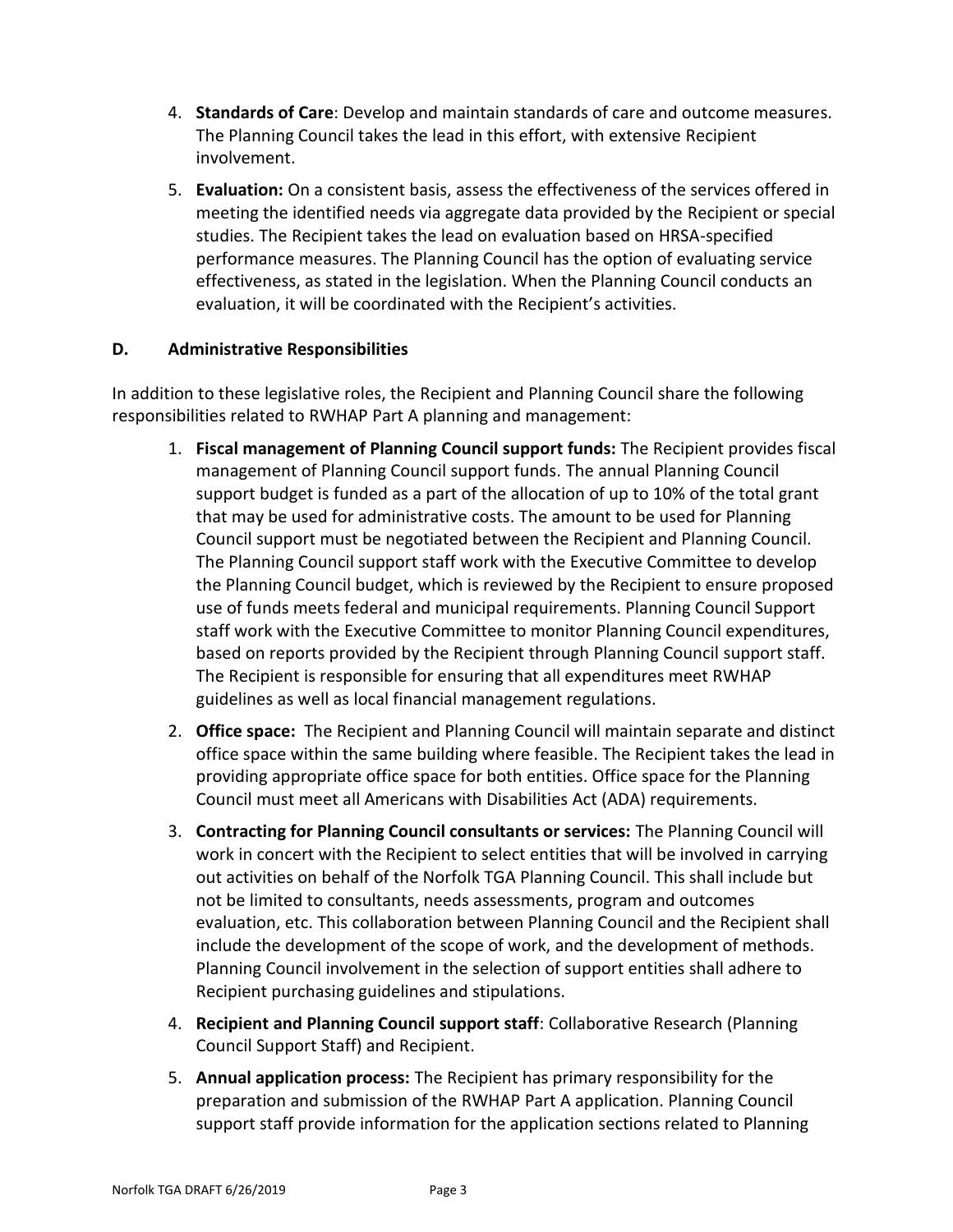Council membership and responsibilities (such as Priority Setting and Resource Allocations) and assist with preparation and review of the application. To the maximum extent possible given time constraints, the Co-Chairs and the Executive Committee have an opportunity to review the application before submission and make suggestions for its improvement. The Planning Council approves the action by the Co-Chairs to sign a letter of assurance accompanying the application that indicates whether the Recipient has expended funds in accordance with Planning Council priorities, allocations, and directives, and other information as specified in the annual RWHAP Part A Funding Opportunity Announcement (FOA) from HRSA/HAB.

6. **Subrecipient RFP:** Procurement is the Recipient's responsibility. The Planning Council will have no involvement in the Ryan White Part A Recipient procurement of HIV services or HIV sub-recipients.

## **III. Communications**

## **A. Principles for Effective Communications**

Both the Recipient and the Planning Council recognize the importance of regular and open communications and of sharing information on a timely basis. Information needs to be received regularly. There should be clarity regarding what will be communicated, when, and to whom. When problems or issues arise, there should be a joint commitment to resolve them through established procedures. The parties commit themselves to the following principles:

- 1. **All parties will take responsibility for establishing and maintaining open communications.** This includes both sharing information on a timely basis and reviewing shared information once it has been received. If issues or problems arise, it means communicating with the other parties to clarify the situation and decide how best to address it.
- 2. **Every Planning Council standing committee except the Community Access Committee will have a Recipient staff member who is assigned to it and attends meetings regularly.** That staff member will serve as a liaison to the Recipient for that committee and will be responsible for all regular communications and information requests related to that committee.
- 3. **The Recipient and Planning Council will each have a designated liaison responsible for sharing and receiving information for all other communication requests, and for disseminating information within his/her entity.** When questions or concerns arise, Planning Council Support Staff (Collaborative Research) will ensure that they are addressed in a timely manner. The designated liaison for both the Recipient and Planning Council will be Planning Council Support Staff (Collaborative Research).
- 4. **Both entities will use the designated liaison and channels of communication.** When someone needs information or materials beyond those that are regularly shared, they will request it through the designated liaison, and the request will be made in writing (via e-mail or letter). This means, for example, that a Committee Chair who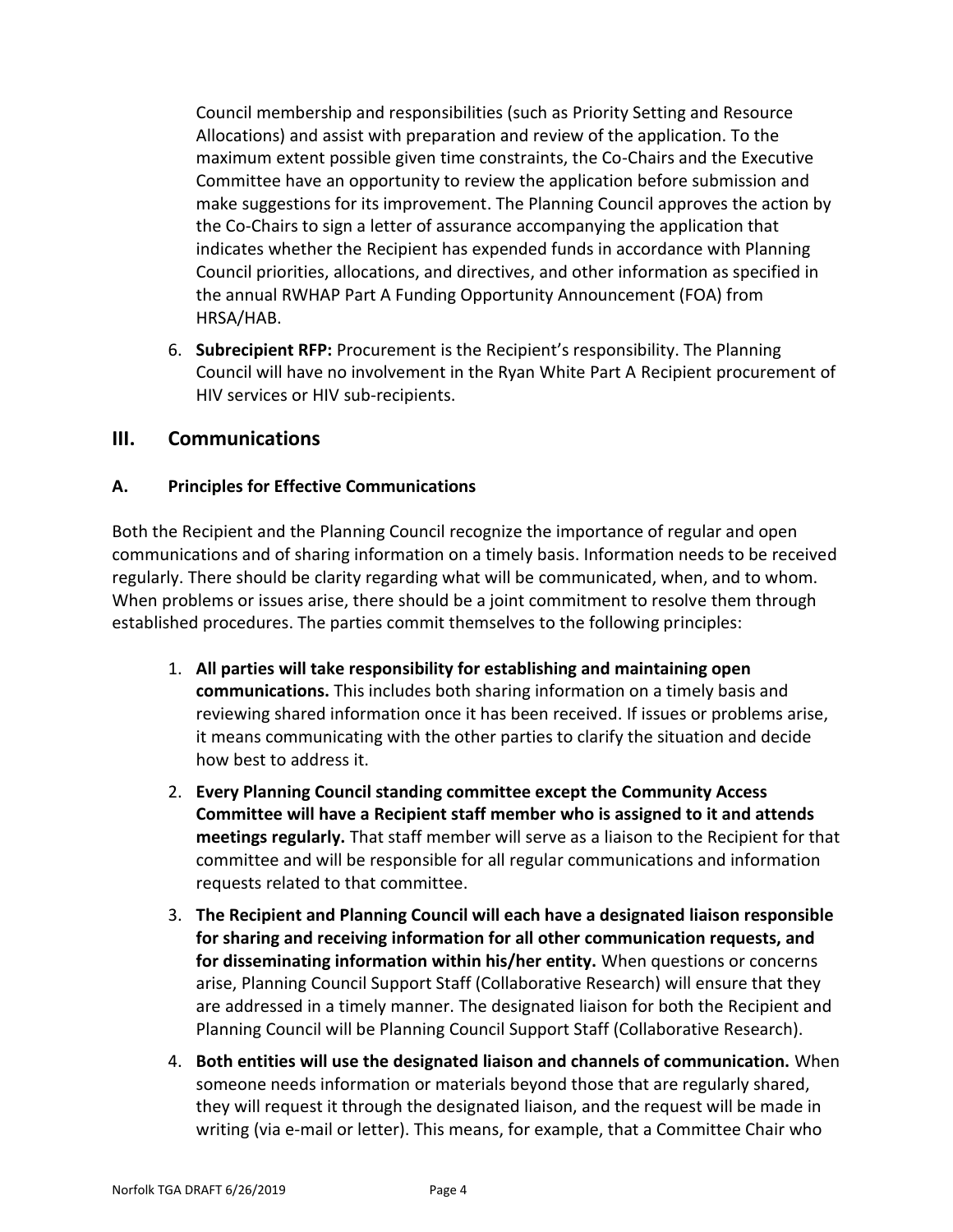needs information from the Recipient will request it either through the assigned Recipient staff member during the meetings or through Planning Council support staff. For information beyond normal reports and information, it is the responsibility of the Planning Council Support Staff to determine whether the Recipient is the appropriate source for this information and whether the information is available and can be provided within the Recipient's resources. Where the Recipient feels it cannot meet the request, the Planning Council Support Staff will consult with the Planning Council Co-Chairs as necessary.

- 5. **Staff of both entities and Planning Council members will avoid inappropriate communication requests or channels.** This means not asking for information from individuals other than the designated individuals, using and not bypassing established communication channels, and maintaining the confidentiality of information that should not be shared outside the RWHAP Part A program.
- 6. **When policies or procedures appear problematic, the parties will work together to clarify and, if appropriate, refine them –** while adhering to legislative requirements, HRSA/HAB guidance and expectations as stated in RWHAP Part A-related manuals, policy statements, and guidance, and state and local statutes and policies.
- 7. **Communications and problem solving will protect the separation of roles between the Planning Council and the Recipient.** For example, the Planning Council is not supposed to have access to information about the performance or expenditures of individual providers; it should receive such information only by service category. In cases where there is only one service provider for a service category, the Planning Council will have access to this information but without identifying information.
- 8. **Planning Council members and staff will not use in meetings or decision making any information about individual providers, even if it is available to members as individuals**. Planning Council members will refrain from requesting information through the local or state Public Records or Freedom of Information law in their capacity as Planning Council members.
- 9. **If either Recipient staff or Planning Council support staff or members receive complaints about the other party, they will inform the other party,** with appropriate protection of confidentiality.
- 10. **The Planning Council will not become involved in consumer complaints about services.** If the Planning Council or its support staff receive consumer or provider concerns or complaints about a specific provider, it will refer the individual expressing the concern to the individual provider for resolution through its own complaints process. If the Planning Council or support staff receive broader, systemic complaints or concerns about services, it will refer them to the Recipient.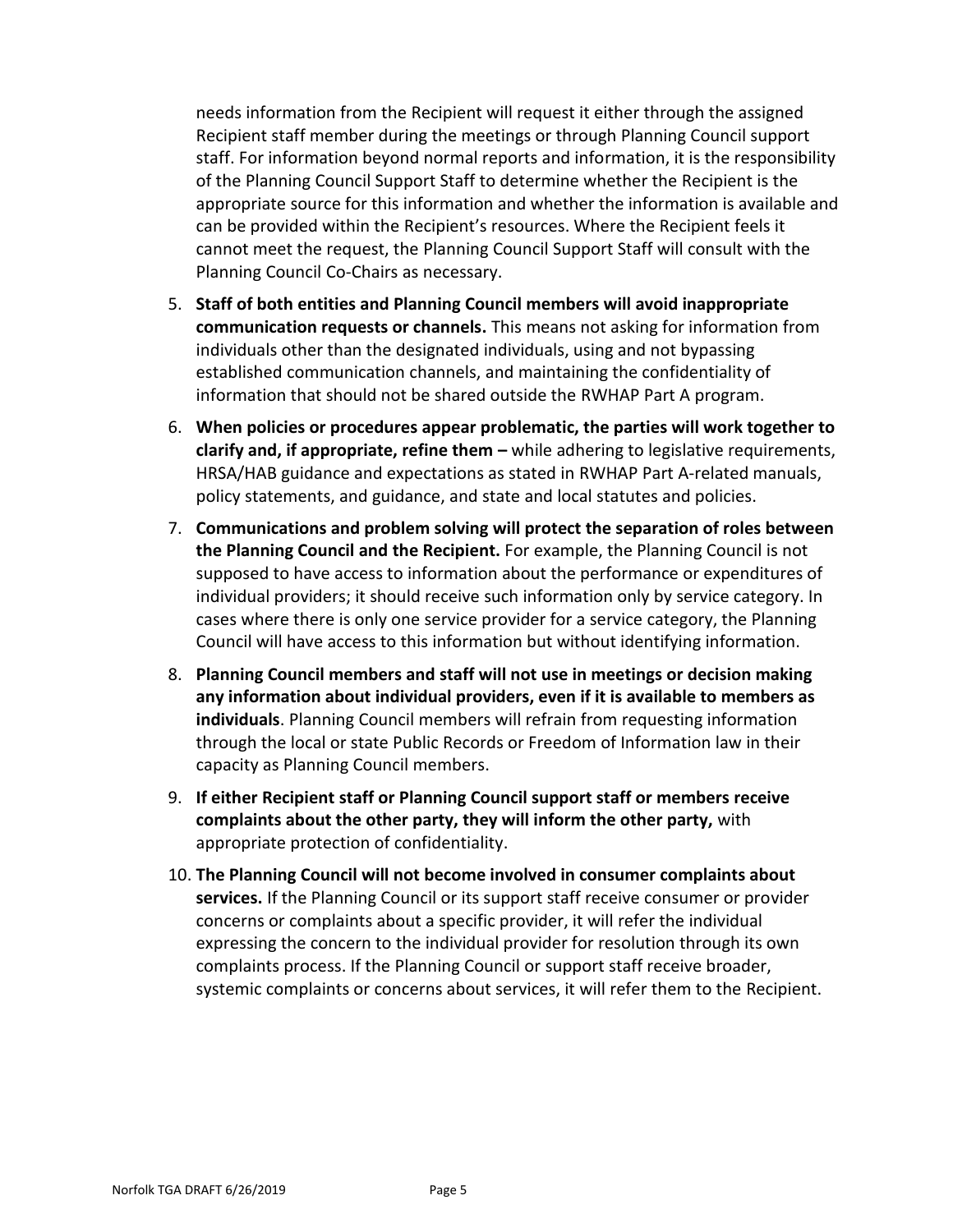## **B. Implementing these Principles**

To facilitate communications and implement these principles, all parties agree to the following actions:

- 1. **The signatories to this agreement will participate in a face-to-face planning meeting including both entities and all parties before the program year begins and will continue to meet at least quarterly throughout the year.** The first meeting, held just before the RWHAP Part A program begins on March 1, will be used to lay out specific mutual expectations for the year, ensure a mutual understanding of the RWHAP Part A program's status and directions, clarify a calendar for the year including dates when materials and information will be shared, and address potential issues or problems. This includes identifying additional or different reports or information needed. Subsequent meetings will be used to monitor progress and refine the calendar as needed, further define information sharing needs, and address any issues that may arise in the relationship between the Recipient and Planning Council.
- 2. **When making special requests for information or materials, both parties will provide as much lead time as possible; when sharing information, both parties will do so as quickly as possible.** Normally, information received by one entity but important to both – such as Conditions of Award, new or revised HRSA/HAB regulations or expectations, and the RWHAP Part A Program Guidance – will be shared with the designated liaison, Planning Council Support Staff, to disseminate at the next regularly scheduled Planning Council or Committee meeting. Requests for information will generally be met within five business days. If requests will take longer to meet, the party responding will contact the other party within three business days to discuss and agree on a time frame for meeting the request. Both parties commit themselves to responding rapidly to any requests that involve meeting Conditions of Award, satisfying other HRSA/HAB requirements or requests, and addressing other matters that may affect the funding or reputation of the TGA's RWHAP Part A program.
- 3. If the requested information is not received in a timely manner, the Recipient and the Planning Council Support Staff will have responsibility for resolving the situation.

# **IV. Information/Document Sharing and Reports/Deliverables**

## **A. Overview**

It is the intent of this MOU to encourage regular sharing of information and materials throughout the year. This section specifies a set of materials to be provided and information to be shared through meetings. Parties to the MOU may request and receive additional materials or information, except for those that should not be shared for reasons of sensitivity or confidentiality.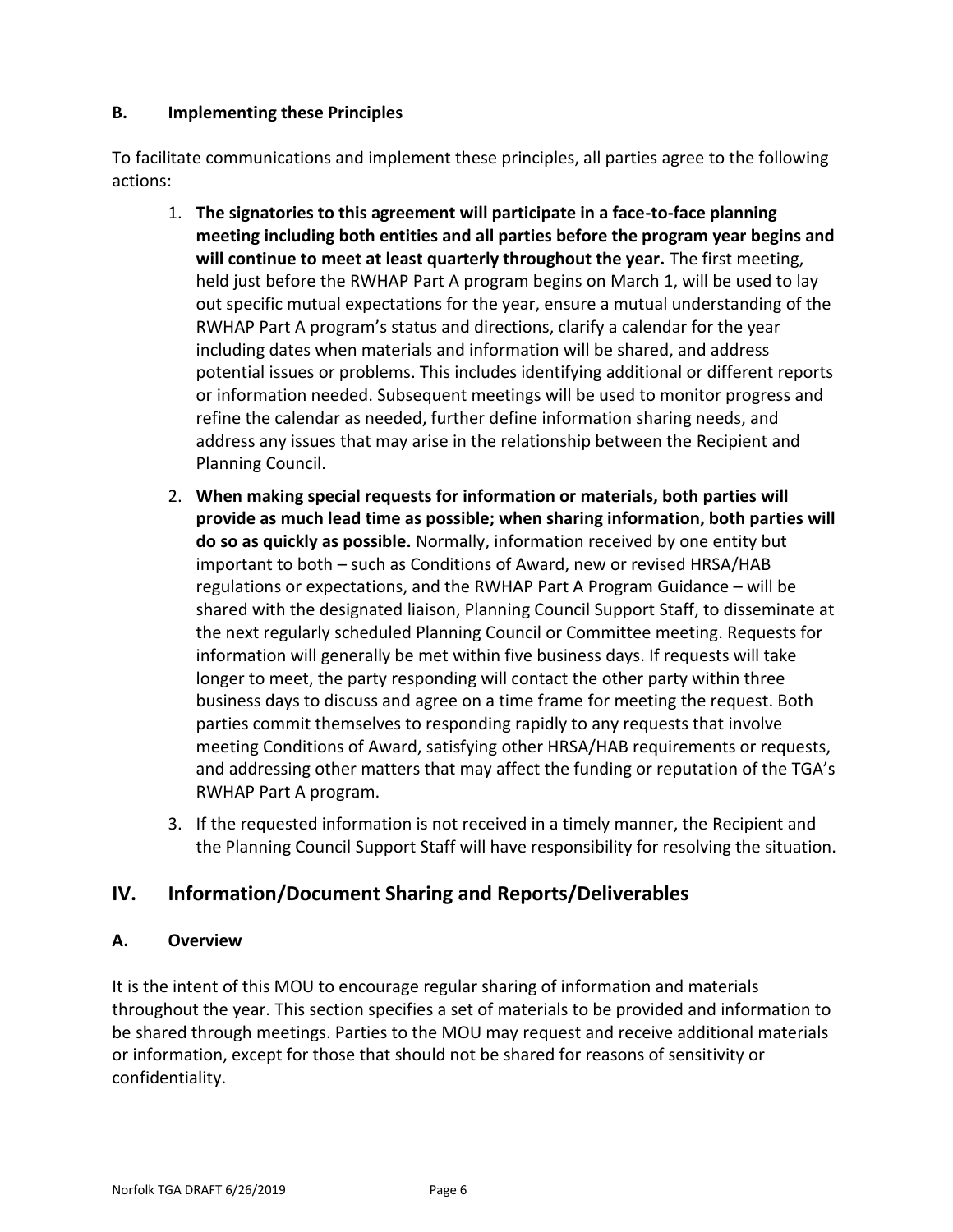## **B. Information to be Provided by the Planning Council to the Recipient**

The Planning Council will provide the Recipient RWHAP Part A Program Manager with the following information and materials:

- 1. A dated list of Planning Council members and their terms of office, with primary affiliations as appropriate, to be provided annually and updated as needed throughout the year, in accordance with current HRSA/HAB requirements.
- 2. Notification of the Planning Council's monthly meetings, retreats, orientation and training sessions, and other Planning Council events, at the same time notification goes to Planning Council members.
- 3. The meeting notice, agenda, and information package for each Planning Council and Committee meeting, to be provided at the same time they are provided to Planning Council members.
- 4. The annual list of service priorities and resource allocations, along with the process used to establish them and directives to the Recipient or edits to existing directives on how best to meet these priorities – the same information that is submitted to HRSA/HAB as part of the annual RWHAP Part A application. This information will be provided within two weeks after the Planning Council has approved the priorities, allocations, and directives.
- 5. Copies of final planning documents prepared by the Planning Council, such as needs assessment reports and the Comprehensive Plan, within five days after their completion and approval by the Planning Council.
- 6. Information or documents needed by the RWHAP Part A Program Manager to complete the sections of the annual application related to the Planning Council and its functions, to be provided on a mutually agreed-upon schedule.

## **C. Information to be Provided by the Recipient to the Planning Council**

The RWHAP Part A Program Manager will provide the Planning Council Support Staff the following reports and information. These will be the minimum requirements. Additional or different information needs will be discussed and agreed upon at the beginning of each year and at quarterly meetings of the parties to this MOU, as described in Section III. B.

- 1. A copy of the annual Notice of Grant Award (NGA) including Conditions of Award, a copy of any approved carryover request, and a copy of other official communications from HRSA/HAB that directly involve the Planning Council, within five business days after they are received from the funding agency and more quickly where time-sensitive responses are required.
- 2. An expenditure report by service category, provided in writing at the regularly scheduled sub-committee. The Recipient will also provide the first report in the subcommittee, highlighting any unexpected expense levels. The chair will give the report in the subsequent meetings.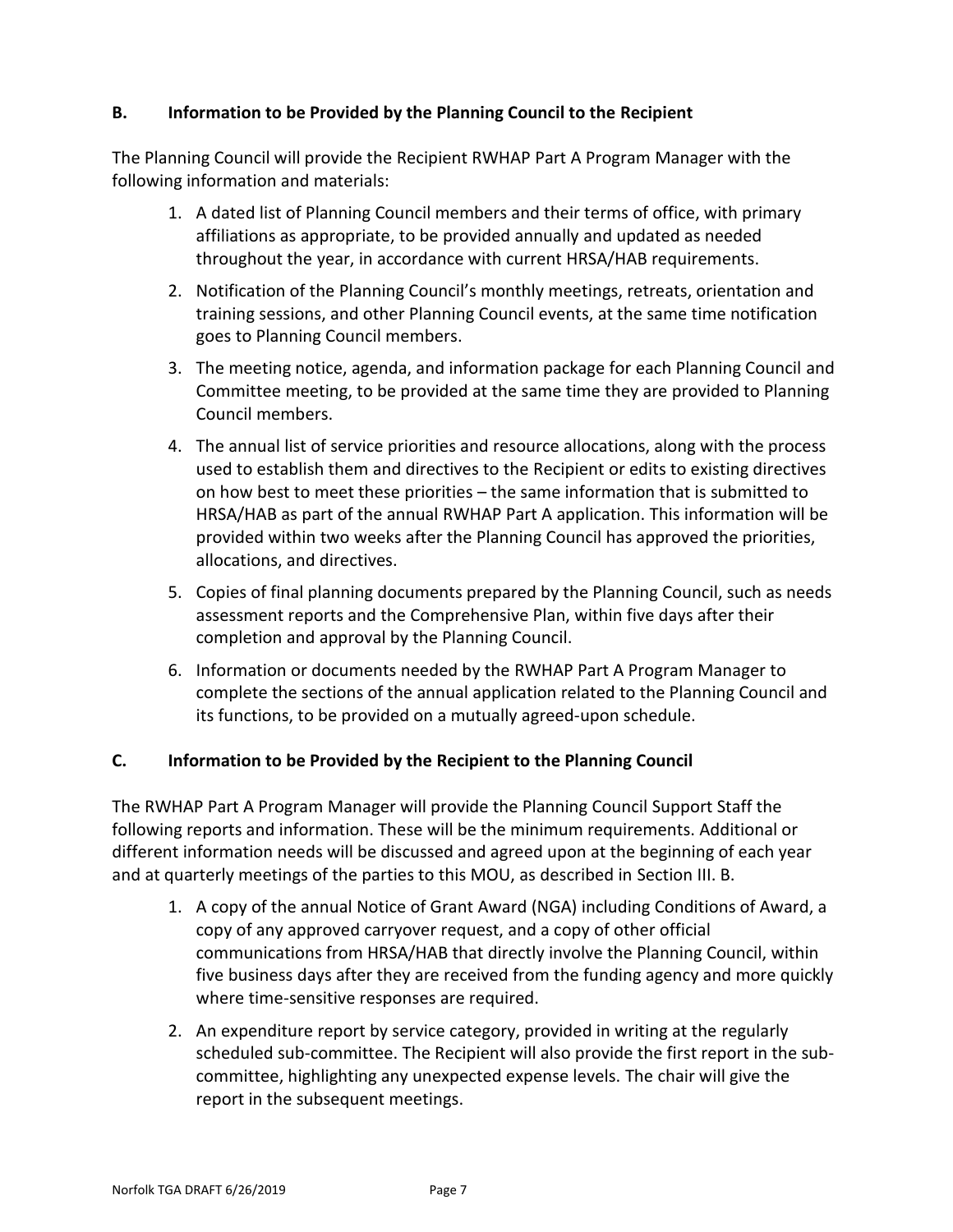- 3. A report to the Planning Council regarding over- and under-expenditures and any unobligated balances, by service category and jurisdiction, and any suggested reallocations, to be provided quarterly at the regularly scheduled Planning Council meeting. This report is to be submitted quarterly due to the importance of avoiding unobligated funds at the end of the program year, given the provisions of the legislation.
- 4. Utilization data by service category, including client numbers and demographics for each service category and for mutually determined special populations requiring additional analysis to be provided yearly, including end-of-year data consistent with the Ryan White Services Report (RSR).
- 5. HIV Care Continuum (HCC) data for all RWHAP PLWH and all PLWH in the jurisdiction and for Ryan White clients, as well as mutually agreed upon breakdowns by subgroups, to be provided twice a year in June and February. If HCC data are obtained from the State, the Recipient will be responsible for arranging timely provision of these data.
- 6. Other performance and clinical outcomes data including HRSA/HAB-specific measures, collected by the Recipient, to be provided annually.
- 7. Information and recommendations requested as needed by the Planning Council to carry out its responsibility in setting priorities among service categories, allocating funds to those service categories, and providing directives to the Recipient on how best to meet these priorities. The content and format for this information will be mutually agreed upon each year, but will typically include epidemiologic data, additional cost and utilization data, and an estimate of unmet need for primary health care among people who know their status but are not in care. In addition to providing the information in written form, the Recipient will participate in data presentations to the Planning Council at a mutually agreed upon date and time.
- 8. Information requested as needed by the Planning Council to meet its responsibility for assessing the efficiency of the administrative mechanism. The content and format for this information will be mutually agreed upon each year, but will typically include information from the Recipient on the procurement and grants award process; statistics (such as number of applications received, number of awards made, number of applications from minority providers, number of new providers funded, and number of minority providers funded), and reimbursement procedures and timelines.
- 9. Carryover information as it becomes available. This includes the estimated carryover as submitted to HRSA/HAB at the end of the calendar year, the actual carryover from the Financial Status Report, the carryover plan submitted to HRSA/HAB, and the approved carryover plan. Each document will be provided to the Planning Council within five business days after it is submitted or received.
- 10. The Financial Status Report (FSR) and other year-end reports including the Final Implementation Plan and Final Allocations Report, as submitted to HRSA/HAB in the final progress report each year, providing information on the number of individuals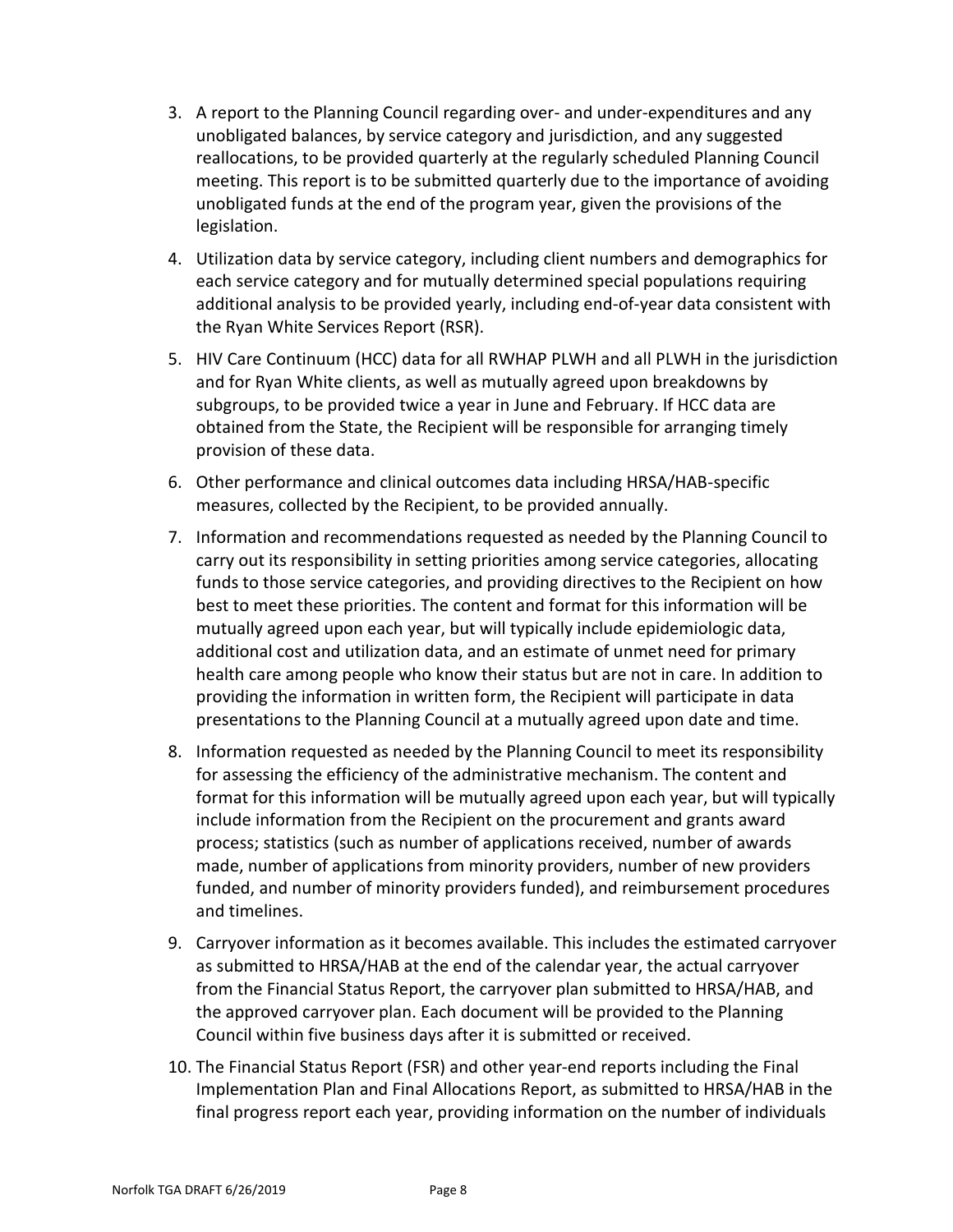served and costs per client for each service category. The Planning Council will receive this information within ten business days after the Recipient submits the final progress report to HRSA/HAB, based on the Conditions of Award, in time for use in priority setting and resource allocation.

When the Planning Council or a Committee requests special or additional information from the Recipient, the request will always be listed in the summary minutes of the meeting. In addition, Planning Council support staff will provide a list of requests in a follow-up e-mail within two business days, with a copy sent to the Committee Chair and Planning Council Co-Chairs. The request will always specify the date by which the information is needed, and for what legislatively defined task. Recipient will respond within five working days, indicating whether it can meet the request and by what date. The two parties will negotiate content and timing where required.

## **D. Documents and Information That will Not be Shared**

In order to maintain the confidentiality of sensitive information, the following information will not be shared:

- 1. The Planning Council will not share information on the HIV status of members of the Planning Council who are not publicly disclosed as people living with HIV/AIDS. Except for individuals who choose to disclose their status, the HIV status of Planning Council members will not be shared with the Recipient nor with other Planning Council members except those involved in the Open Nominations Process.
- 2. The Recipient will not share information about individual applicants for service subrecipient contracts or about the performance of sub-recipient – information will be shared by service category only. If there is only one sub-recipient in a service category, the information will be shared, but without identifying information.
- 3. Information about the individual salaries of Recipient and Planning Council staff will not be shared beyond those with a direct need to know. Except for the Chair [or Co-Chairs]**,** the Planning Council will receive staff salary data on Planning Council support staff only as submitted in the RWHAP Part A application or in the aggregate. The Planning Council will not have access to the Recipient's detailed budget other than the summary version submitted in the RWHAP Part A Application. The RWHAP Part A Program Director will have access to the Planning Council's detailed budget as needed for the RWHAP Part A application, Conditions of Award, and other HRSA/HAB requirements.

# **V. Settling Disputes or Conflicts**

If conflicts or disputes arise with regard to the roles and responsibilities specified in Section II of this MOU, the parties will use the following procedures to resolve them:

1. Begin with a face-to-face meeting between the parties to attempt to resolve the situation, within five working days after the issue or dispute arises.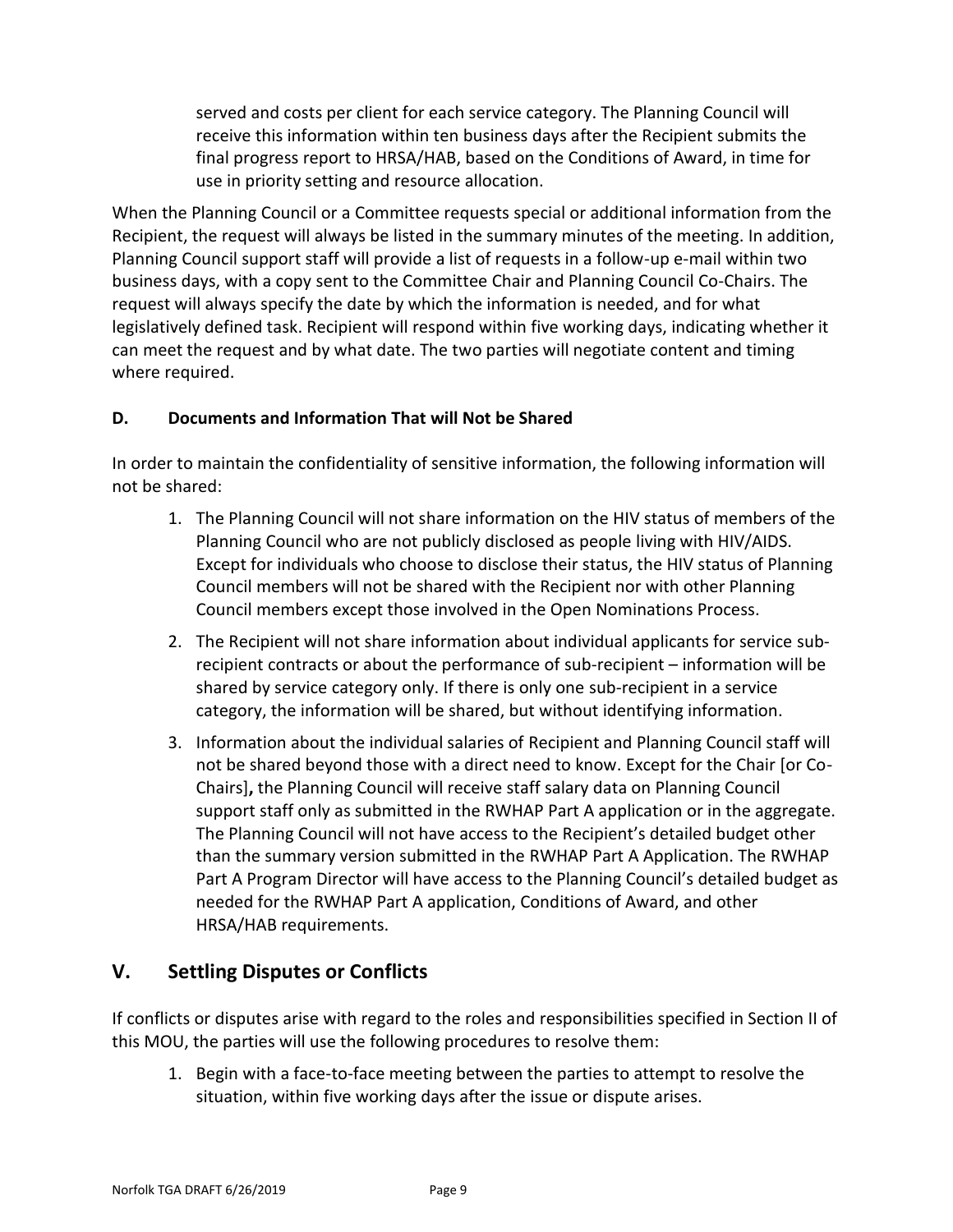- 2. If the situation cannot be resolved by these parties, hold a meeting of representatives of both parties and their supervisors, to discuss the issue and reach a resolution, if possible, within ten working days after the initial meeting.
- 3. If the situation still cannot be resolved, hold a meeting of representatives of the Recipient and Planning Council and their two supervisors with the Deputy City Manager or their representative. The decision of the Deputy City Manager will be final.

## **VI. Responsible Parties and Contact Information**

Following are the responsible parties to this MOU, along with the names of the individuals in these positions at the time the MOU was adopted, and their contact information, including the individual within their office who should receive all communications related to this MOU and the RWHAP Part A program.

The MOU will continue in effect regardless of changes in the individuals who hold these positions. Their successors will be expected to follow the MOU pending the annual review.

#### **For the Recipient:**

Christine Carroll Program Manager, Ryan White Part A Program City of Norfolk 741 Monticello Avenue Norfolk, VA 23450 757-823-4405 [Chrisitine.Carroll@norfolk.gov](mailto:Chrisitine.Carroll@norfolk.gov)

#### **For the Norfolk TGA Planning Council:**

Gwendolyn Eillis-Wilson **Rachael Artise** Co-Chair, Norfolk TGA Co-Chair, Norfolk TGA [gewilson@massva.org](mailto:gewilson@massva.org) [forunme2c@aol.com](mailto:forunme2c@aol.com)

#### **For the Norfolk TGA Planning Council Support Staff:**

Thomas Schucker Consultant, Planning Council Support Staff Collaborative Research, Vice President of Client Services 1790 Holly Star Drive Tyler, TX 75703 888-571-0001 x102 [Thomas@CollaborativeResearch.us](mailto:Thomas@CollaborativeResearch.us)